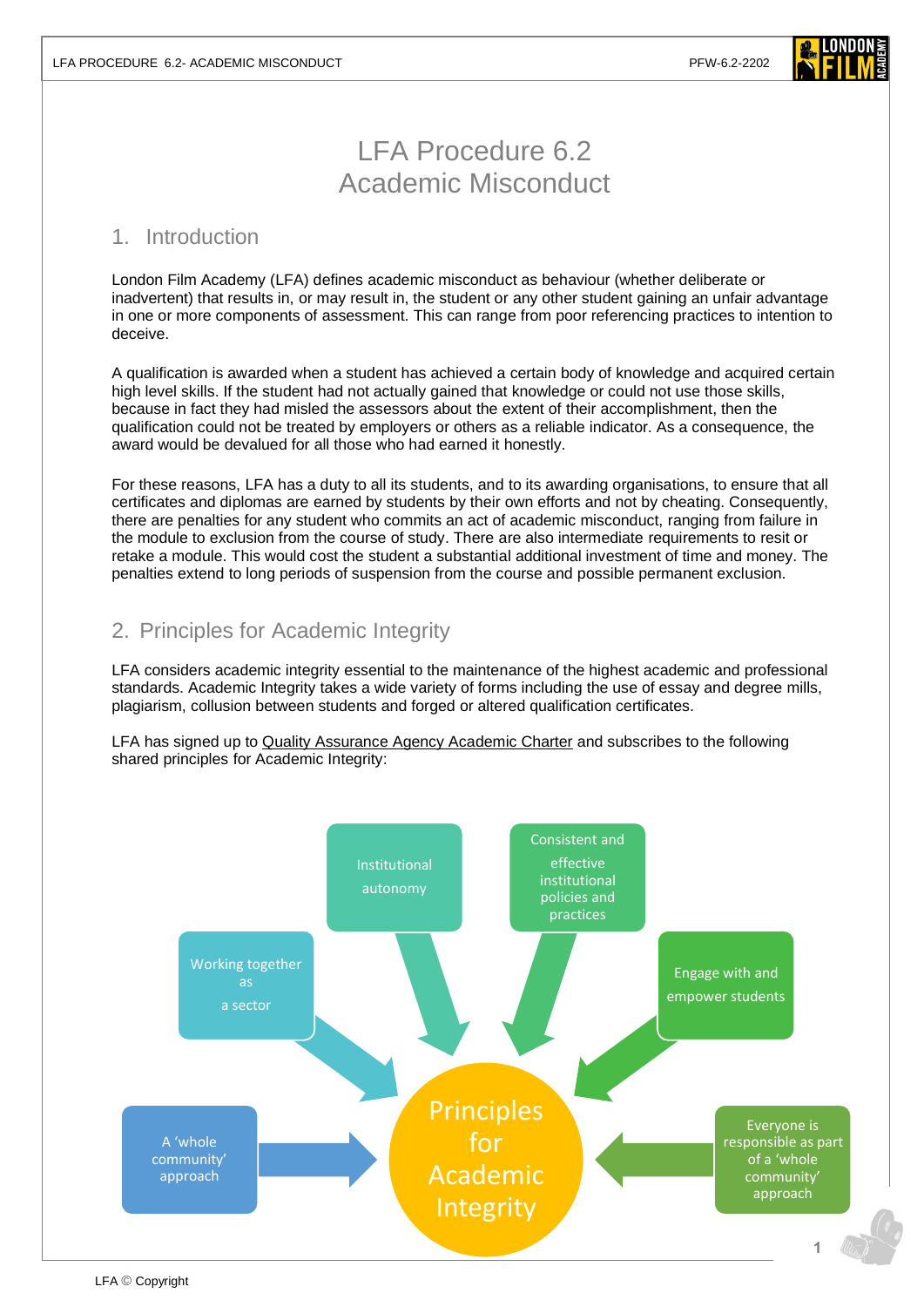

#### **Principle 1: Everyone is responsible as part of a 'whole community' approach**

All members of a higher education provider's community are responsible for ensuring academic integrity is embedded and upheld.

#### **Principle 2: A 'whole community' approach**

Academic misconduct takes many forms and happens for many reasons, intentional or unintentional. A higher education provider's response cannot, therefore, be one-size-fits-all. Detection and penalties are important, but they cannot provide the whole solution.

A holistic, whole community approach by a higher education provider, including its students, is an effective model for promoting trust and confidence in independent learning and minimising academic misconduct.

This approach often combines elements of the following: education and support for staff and students; limiting opportunities to commit academic misconduct; deploying institution-wide detection methods; case reporting and data collection to improve practice; and clearly stated institutional values.

#### **Principle 3: Working together as a sector**

Academic misconduct is an issue that can affect the integrity of all higher education providers and have a severe impact upon the reputation of the entire UK sector.

Sector collaboration can address this including by sharing best practice, collaboration on benchmarking or working together on issues of mutual concern - such as, sharing intelligence on essay or degree mills that are targeting their students or staff. By combining knowledge, experience and resources, the academic integrity of the overall UK sector can be maintained and strengthened.

#### **Principle 4: Engage with and empower students**

Higher education providers can support their students by ensuring that they have a reasonable and continuing opportunity to learn about their policies and processes in an accessible manner and through a variety of formats (for example, through handbooks, course inductions, introductory materials, teaching).

Students are responsible for the integrity of their own learning, and decisions to break codes of academic conduct (for example, by using an essay mill) are ultimately their own. However, providers can work to ensure that students have as much knowledge as possible about, and are supported in the development of, academic integrity and the possible consequences of misconduct - including the impact on future careers.

Teaching and other frontline staff can be role models for academic integrity principles and appropriate academic behaviour; they actively involve and engage students and student representative bodies in these matters in order to support their development. Providers can consider ways in which student academic integrity 'champions' could be recognised and supported.

#### **Principle 5: Empower and engage with staff**

Frontline teaching and professional staff have a critical role to play in deterring and identifying incidents of student academic misconduct. Higher education providers can consider ways in which academic staff members could be given formal roles and recognition to 'champion' staff academic integrity.

Providers can proactively communicate their academic integrity policies to staff and develop a framework that describes the processes that need to be followed when misconduct cases are identified. Tools and resources to detect and deter breaches such as best practices in course delivery, course design and assessment, and admissions verification and technology can be made available to teaching and professional services staff. This could include providing training and development for staff.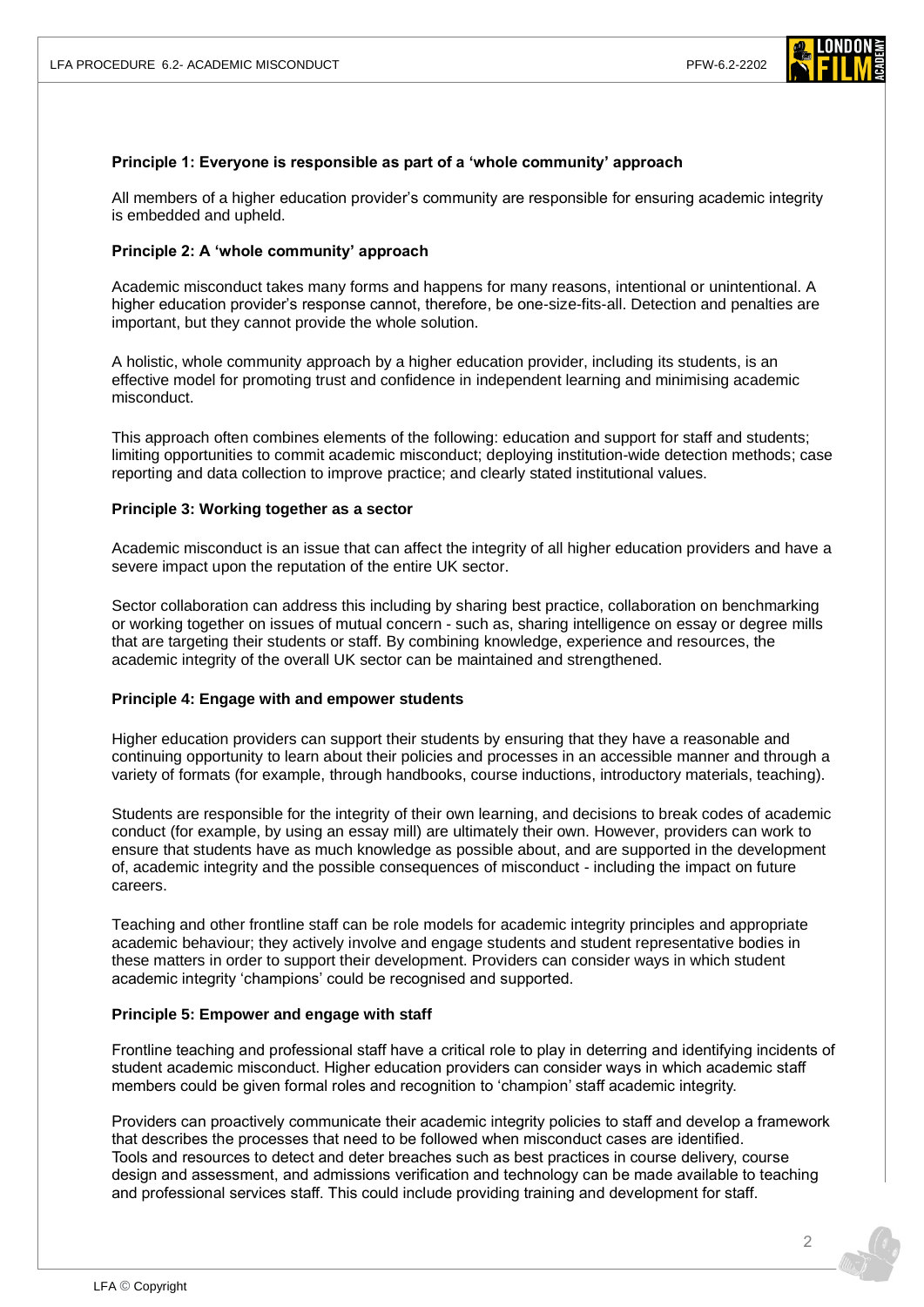

#### **Principle 6: Consistent and effective institutional policies and practices**

Higher education providers can clearly define what they consider to be academic integrity, and maintain a suite of academic integrity policies and practices that:

- focus on educative and preventive measures and activities
- have clear terms and definitions that distinguish between different types of academic misconduct through the use of examples that can be understood by students
- establish with transparency the level of penalties or developmental support applicable and proportionate to different types of academic misconduct
- have clear, easy to follow and fair processes for investigating and assessing possible cases
- are subject to periodic review, which can include a review of adherence with the commitments in this Charter.

#### **Principle 7: Institutional autonomy**

As autonomous institutions, UK higher education providers are the first line of defence against academic misconduct. They are responsible for promoting and maintaining the quality and integrity of their own provision and securing the academic standards of the awards they offer. In doing so, they protect their reputation. They are in the best position to provide their students with the tools and support needed to promote trust and confidence in independent learning and to avoid academic misconduct.

Students are expected to adopt sound academic practices and an honest approach to carrying out academic and scholarly work. Honesty is demonstrated by undertaking and completing one's own work, avoiding plagiarism and not relying upon dishonest means to gain advantage. Processes aimed at promoting academic integrity include:

- Providing information about academic integrity and academic misconduct policy at student orientations, during class and at staff inductions
- Providing a secure system for handing in student work
- Ensuring that appropriate systems of identity check and invigilation are in place for examinations
- Ensuring that electronic plagiarism-detection software (such as Turnitin) is applied on assessed written work where appropriate
- Supporting staff development to improve learning and teaching strategies for academic integrity

## 3. Academic Misconduct

Academic misconduct is commonly defined as any act whereby a student obtains an unpermitted advantage for themself or for another when in pursuit of a qualification. Misconduct applies whether the student acts alone or in collusion with others. Types of academic misconduct can vary, but the four most common categories are plagiarism, cheating, collusion and falsification.

Academic misconduct examples are provided in section 3-. This is not an exhaustive list. During induction they will be explained to all new students and Course Leaders are expected to provide appropriate reminders on a regular basis.

### 3.1 Plagiarism

The LFA has adopted the standard definition for plagiarism. Common examples of plagiarism include:

- Use of any quoted material from the published or unpublished work of other persons, without the use of quotation marks or citations of the source
- Use of another person's words or ideas that have been slightly changed or paraphrased to make it look different from the original, without reference to that person in the text and entering the source in the bibliography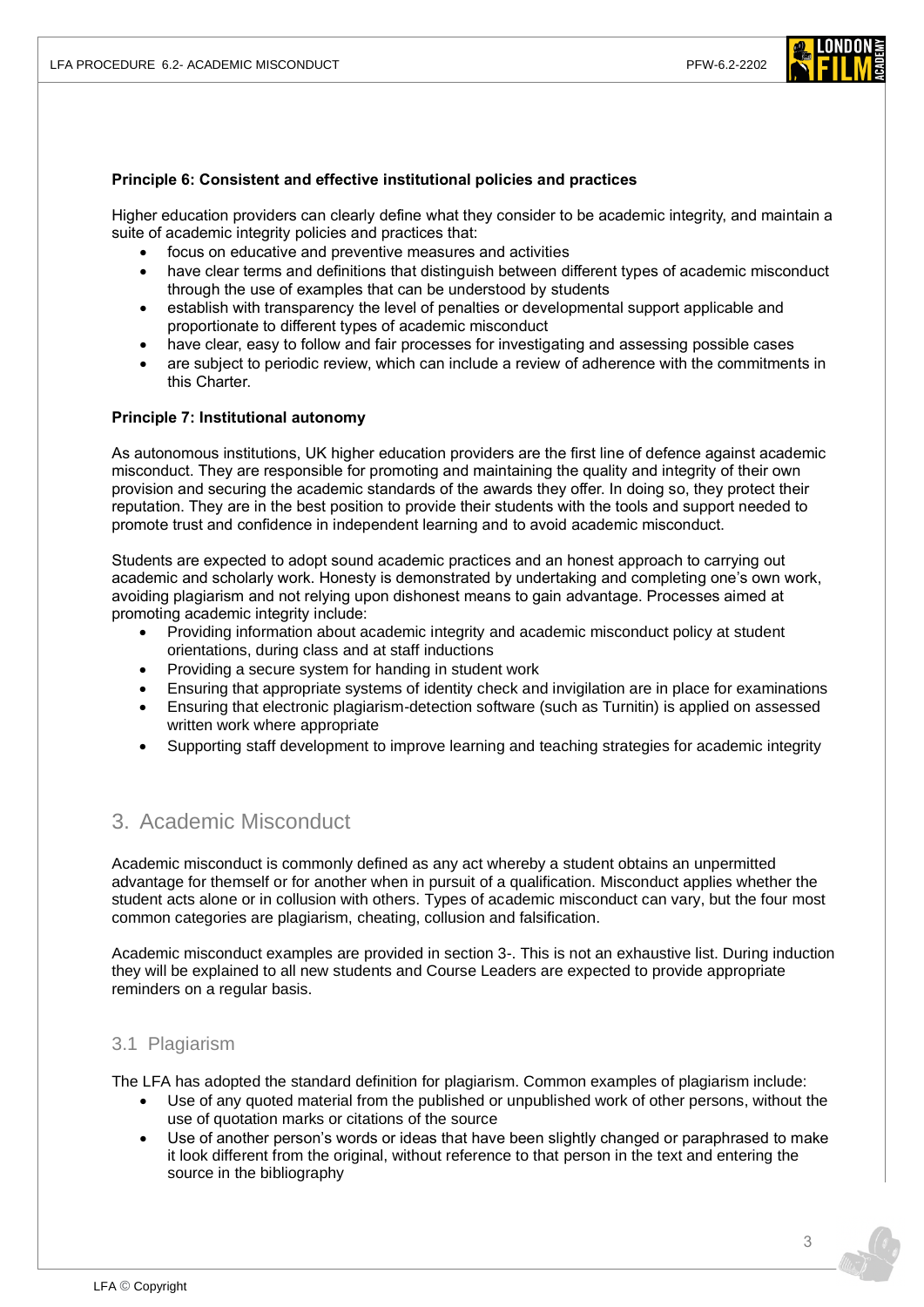

- Summarising another person's ideas, judgments, diagrams, figures, etc. without reference to that person in the text and then entering the source in the bibliography
- Other than what is permitted as Fair Usage in copyright law, the use of previously published material (scripts, short stories, magazine articles, photographs, commercial products etc.) without obtaining permission from the copyright owner
- Use of services of script/essay banks and/or any other agencies
- Use of unacknowledged material downloaded from the Internet
- Re-use of one's own material (or resubmission of previously assessed work from another module) without express authorisation from the appropriate Course Leader.

LFA considers the use of another person's words or ideas and presenting them as their own can be construed as theft of another individual's intellectual property. As a result, LFA requires students to sign a declaration as part of the assignment assessment forms that the work submitted is their own.

### 3.2 Cheating

Cheating refers to the means by which a student seeks to gain unfair advantage over their peers specifically in an examination or in a test. All examinations and tests are invigilated. The invigilators are accountable to LFA for reporting any incidents of suspected cheating. Students are cautioned at the start of such tests that any sources of information found on their person will be used as evidence of cheating and that the instance will be reported to the Disciplinary Committee. The student may elect to complete the examination or test at the point where the evidence has been found, or, alternatively, they may leave the room, but the examination or test will be left behind. Thereafter the Disciplinary Committee will investigate the occurrence and render a final judgment on the basis of their findings.

### 3.3 Collusion

Collusion is an agreement between two or more students, and or students and staff/tutors, to act in a way which either gives them an unfair advantage, or disadvantages others. Collusion may include such behaviours as providing information about marking criteria of tests, or dissuading students from pitching for certain production roles to 'fix' crew allocations of student productions.

### 3.4 Falsification

Falsification refers to deliberate actions taken by students to produce something for assessment that lacks authenticity with the intent to commit fraud or deception. Examples of such behaviour include inventing quotes or titles of books which do not exist, inventing anecdotal information, or recording incorrect information on production paperwork.

BA and MA students should also refer to Part J of the University of Derby Academic Regulations, which includes a full list of all academic offenses:

[https://www.derby.ac.uk/media/derbyacuk/assets/departments/the-registry/academic-regulations2018](https://www.derby.ac.uk/media/derbyacuk/assets/departments/the-registry/academic-regulations2018-aug/Part-J-Academic-Offences-2018-19.pdf) [aug/Part-J-Academic-Offences-2018-19.pdf](https://www.derby.ac.uk/media/derbyacuk/assets/departments/the-registry/academic-regulations2018-aug/Part-J-Academic-Offences-2018-19.pdf)

# 4. LFA Copyright

All work/films produced by a student or participant during a course remain the property of LFA, with the exception of the MA Screenwriting, where copyright is reassigned to students on successful completion of the course; this is in accordance with the Terms & Conditions of application. However, any student from any course may request an assignment of copyright by email to the Joint Principals. This request will be granted entirely at the discretion of the Joint Principals.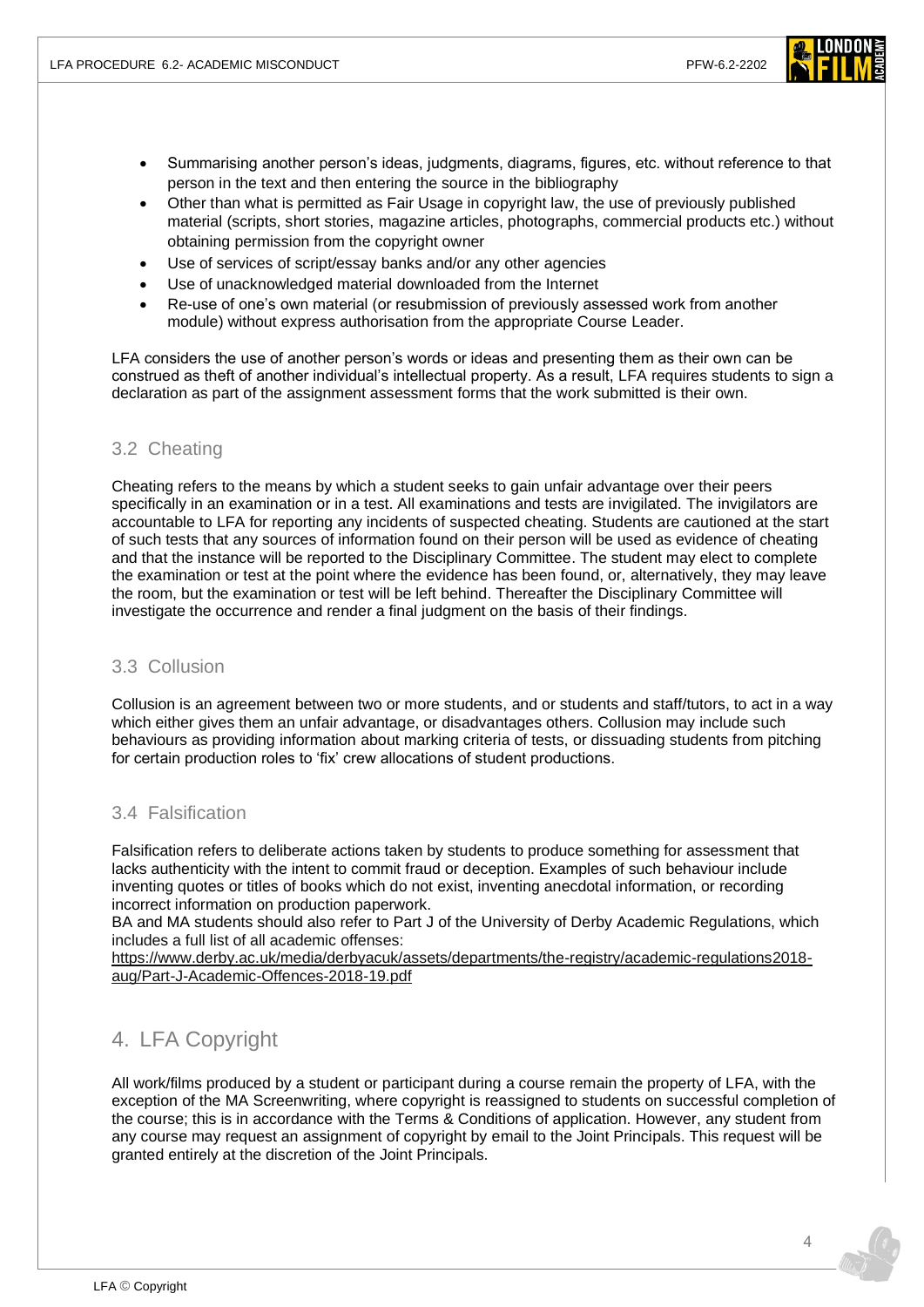

LFA promotes films produced on its courses and may seek the sale and exhibition of films and DVDs. Students are not permitted to enter into any contractual agreement regarding sale, exhibition or distribution of a film without prior agreement from the Joint Principals. Any breeches of LFA copyright by students will be considered to constitute academic misconduct.

# 5. Identification of Academic Misconduct

To assist in the identification of plagiarism, cheating, collusion and falsification the following process is followed:

- Assignments and/or examinations are submitted to via the VLE with full Turnitin reports
- The paper is assessed on its own merit, without reference to concerns arising in respect of plagiarism
- The Tutor and/or Course Leader proceeds to investigate TurnItIn results and other sources available in respect of tracking information. If suspicions still remain following initial investigations, then the Tutor and/or Course Leader reports the incident to the Head of Course and recommends that the student's case be investigated and reviewed by the Disciplinary Committee
- The student is advised formally by LFA that doubts about the authenticity of the work have been raised and that their case has been sent to the Disciplinary Committee for review.

# 6. Academic Infringement Process

Students should be aware that the purpose of the process is to ensure that judgments rendered in respect of academic misconduct have been investigated properly and that students have had fair and reasonable opportunities to respond to concerns raised. If a case or cases should arise, the Disciplinary Committee will convene to:

- consider the evidence submitted to it on the allegation of unfair practice
- determine whether the allegation has been substantiated. Such a determination shall normally be made on the balance of probabilities
- determine, in appropriate cases, the penalty to be imposed

In cases where two or more students are accused of related offences or collusion, the Chair may decide to deal with the cases together. However, each student may be given the opportunity to request that the cases be heard separately. In the case of a formal exam setting The Examinations Invigilator shall present the case against the student, calling such witnesses and presenting such evidence as considered necessary. In the case of non-exam based work evidence will be presented by either the first marker of the coursework under consideration or the internal moderator or Course Leader. Additional documentary evidence in support of the case against the student may only be presented to the Committee on the day of the hearing, with the express permission of the Chair.

Students will have the right to be represented or accompanied, and to hear all the evidence brought against them; to call and to question witnesses, and to submit other evidence. Additional documentary evidence, including evidence of mitigating circumstances, may only be presented to the Committee on the day of the hearing, with the express permission of the Chair. The Chair may invite contributions from the person accompanying the student and members of the Committee may ask questions of the student, the Invigilator of Examinations /Marker (Tutor) of the Coursework and of the witnesses.

Decisions about the allegations will be made in private by the Committee, which shall consider the student's record, including profile of marks, and any assessment conventions and regulations for the scheme of study in question as well as the evidence presented. The Committee would not normally be required to prove intent on the part of the student but additional proof of intent may be relevant when arriving at an appropriate penalty. Students will be informed of the Committee's decision in writing. Should the case be dismissed, all mention will be removed from the student`s file.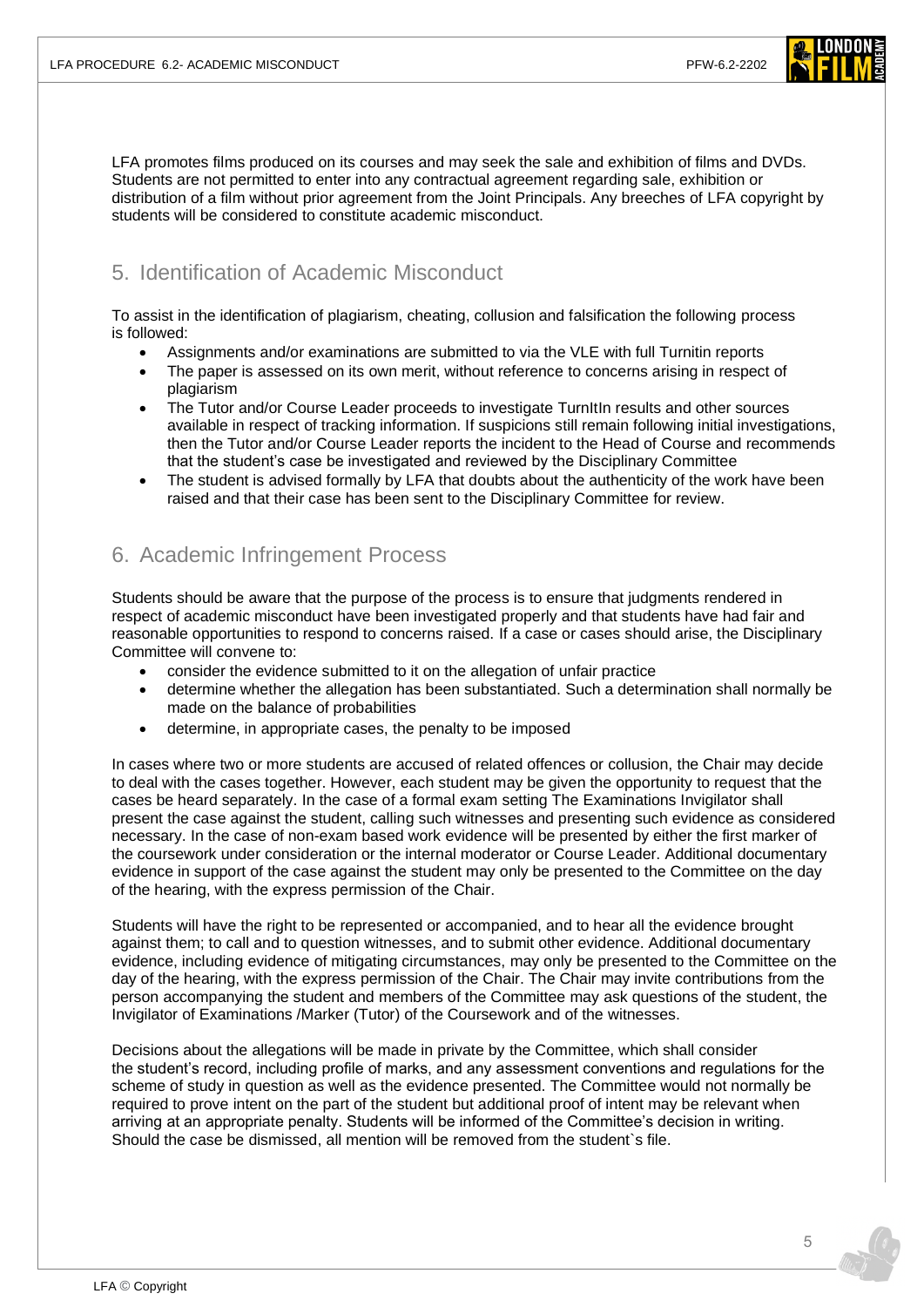

### 7. Penalties for unfair practice

The Disciplinary Committee may apply one or any combination of the following penalties:

- The issue of a formal reprimand to the student, a written record of which shall be retained on file.
- The cancellation of the student's marks in part or in whole for module(s) concerned, or in all of the modules for the year in question, with a recommendation as to whether or not a re-assessment should be permitted, either with eligibility for the bare pass mark only or for the full range of marks.
- An instruction to the examiners, when marking, to ignore any plagiarised text, which may result in a reduced mark.
- The reduction of the qualification result by one class or the non-award of a distinction.
- Disciplinary warning where repeat offenders lead to the disqualification of the student from future LFA examinations and/or coursework assessment If the Disciplinary Committee decides that the above penalties are inappropriate, it may use its discretion to decide upon an alternative appropriate penalty.